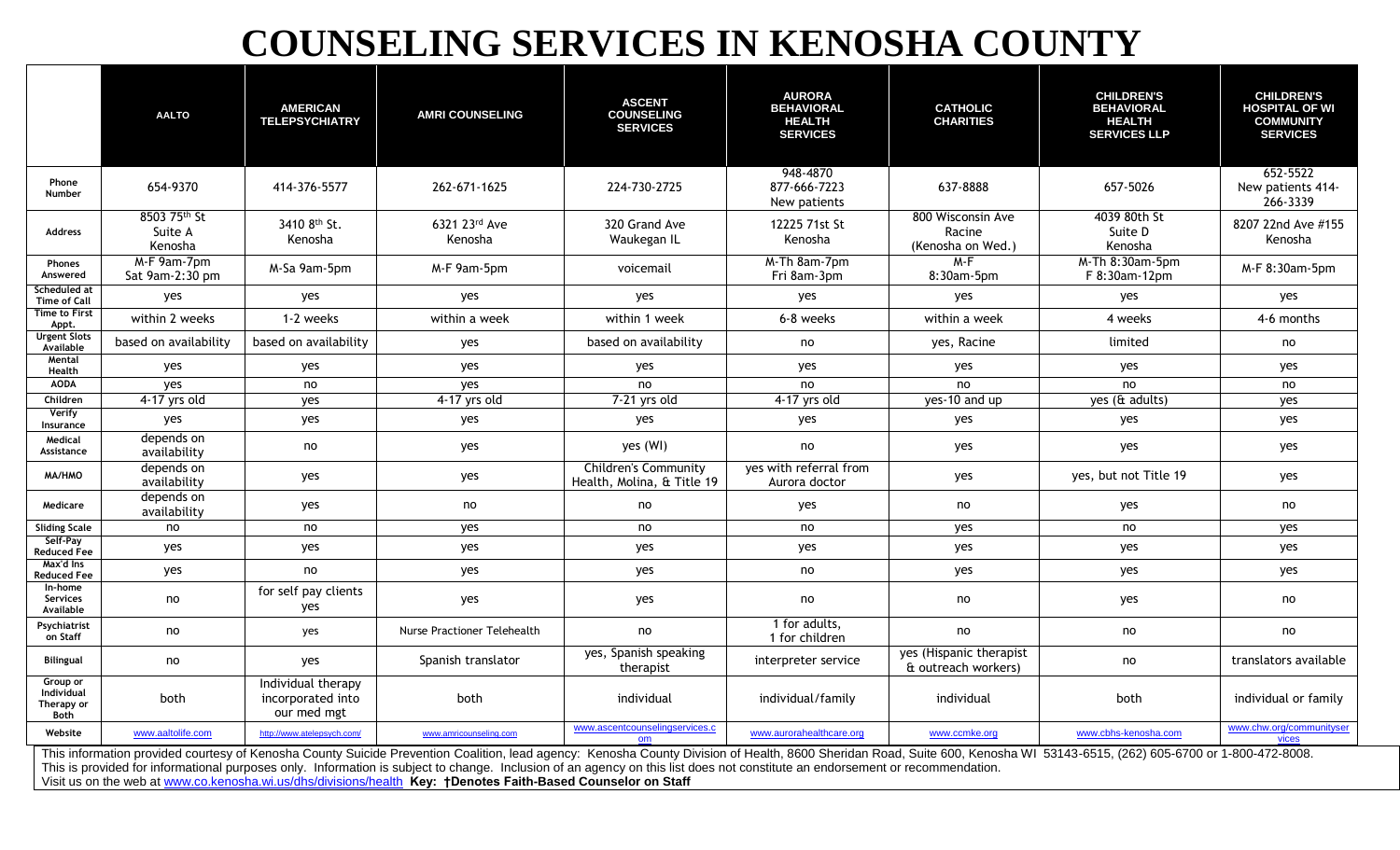## **COUNSELING SERVICES IN KENOSHA COUNTY**

|                                                     | <b>COMPASSIONATE</b><br><b>CARE</b><br><b>COUNSELING</b>   | <b>HARBORSIDE THERAPY</b>                      | <b>JOHN HAWLEY</b><br>Counselor, LPC, LCPC, NCC    | <b>HORIZON</b><br><b>BEHAVIORAL</b><br><b>HEALTH</b><br><b>SOLUTIONS</b> | <b>INTER-</b><br><b>CONNECTIONS</b>                  | <b>FLEMING</b><br>PSYCHOLOGICAL<br><b>SERVICES</b> | <b>KENOSHA</b><br><b>COMMUNITY</b><br><b>HEALTH</b><br><b>CENTER</b> |
|-----------------------------------------------------|------------------------------------------------------------|------------------------------------------------|----------------------------------------------------|--------------------------------------------------------------------------|------------------------------------------------------|----------------------------------------------------|----------------------------------------------------------------------|
| Phone<br>Number                                     | 652-6311                                                   | 262-564-5305                                   | 262-384-3590                                       | 948-1000                                                                 | 654-5333                                             | 654-8366                                           | 656-0044                                                             |
| Address                                             | 3624 17th Ave<br>Kenosha                                   | 705 50TH St.<br>Kenosha                        | 6501 3rd Ave. Suite 7<br>Kenosha                   | 6127 Gr Bay Rd<br>Suite 100<br>Kenosha                                   | 920 60th St<br>Kenosha                               | 6121 Gr Bay Rd<br>Suite 230<br>Kenosha             | 4536 22nd Ave<br>Kenosha                                             |
| Phones<br>Answered                                  | M-F 8am-5pm<br>or leave a message &<br>message is returned | voicemail                                      | voicemail                                          | voicemail                                                                | M-Th 9am-5:00pm<br>F 9am-3pm                         | M-Th 8am-5pm<br>F 8am-2pm                          | M-Th 7am-7pm<br>F 7am-5pm & Sat 7-3pm                                |
| Scheduled<br>at Time of<br>Call                     | yes                                                        | call back                                      | call back                                          | call back                                                                | yes                                                  | call back w/in 24 hrs                              | yes                                                                  |
| Time to<br>First Appt.                              | At prospective client's<br>availability                    | 1 week                                         | 1-2 weeks                                          | 1 week                                                                   | 2 weeks                                              | 2-3 weeks                                          | 1 day to 1 month                                                     |
| <b>Urgent</b><br>Slots<br>Available                 | yes                                                        | yes                                            | based on availability                              | no                                                                       | no                                                   | based on availability                              | based on availability                                                |
| Mental<br>Health                                    | no                                                         | yes                                            | yes                                                | yes                                                                      | yes                                                  | yes                                                | yes                                                                  |
| <b>AODA</b>                                         | yes                                                        | no                                             | ves                                                | no                                                                       | yes                                                  | no                                                 | yes                                                                  |
| Children                                            | no                                                         | $4 \& up$                                      | no                                                 | no                                                                       | yes                                                  | $6-18$ yrs old                                     | yes                                                                  |
| Verify<br>Insurance                                 | no                                                         | yes                                            | yes                                                | yes                                                                      | yes                                                  | yes                                                | yes                                                                  |
| Medical<br>Assistance                               | no                                                         | yes                                            | no                                                 | no                                                                       | yes                                                  | yes                                                | yes                                                                  |
| MA/HMO                                              | no                                                         | T-19 and Children's<br><b>Community Health</b> | <b>Children's Community</b><br>Health, Anthem, UBH | no                                                                       | yes                                                  | limited                                            | yes                                                                  |
| Medicare                                            | no                                                         |                                                | no                                                 | yes                                                                      | yes                                                  | Based on availability                              | yes                                                                  |
| Sliding<br>Scale                                    | no                                                         | yes                                            | no                                                 | no                                                                       | no                                                   | no                                                 | yes                                                                  |
| Self-Pay<br>Reduced<br>Fee                          | yes                                                        | yes                                            | no                                                 | yes                                                                      | 20% discount self-pay                                | limited                                            | yes                                                                  |
| Max'd Ins<br>Reduced<br>Fee                         | no                                                         | yes                                            | yes                                                | yes                                                                      | yes                                                  | limited                                            | yes                                                                  |
| In-home<br>Services<br>Available                    | no                                                         | no                                             | no                                                 | no                                                                       | no                                                   | no                                                 | no                                                                   |
| Psychiatrist<br>on Staff                            | yes (adult only)                                           | no                                             | no                                                 | no                                                                       | <b>Nurse Practioner</b>                              | no                                                 | no                                                                   |
| <b>Bilingual</b>                                    | no                                                         | no                                             | no                                                 | yes Asian/Indian                                                         | no                                                   | no                                                 | yes (receptionist speaks Spanish)<br>interpreters                    |
| Group or<br>Individual<br>Therapy or<br><b>Both</b> | both                                                       | Individual & Couples                           | individual                                         | individual                                                               | individual/family &<br>marriage, anger<br>management | Individual & couples                               | individual & family                                                  |
| Website                                             | none                                                       | Harborsidetherapy.com                          | none                                               | none                                                                     | www.interconnectionssc.com                           | www.flemingpsychological.com                       | www.kenoshachc.org                                                   |

This information provided courtesy of Kenosha County Suicide Prevention Coalition, lead agency: Kenosha County Division of Health, 8600 Sheridan Road, Suite 600, Kenosha WI 53143-6515, (262) 605-6700 or 1-800-472-8008. This is provided for informational purposes only. Information is subject to change. Inclusion of an agency on this list does not constitute an endorsement or recommendation. Visit us on the web at [www.co.kenosha.wi.us/dhs/divisions/health](http://www.co.kenosha.wi.us/dhs/divisions/health) **Key: †Denotes Faith-Based Counselor on Staff**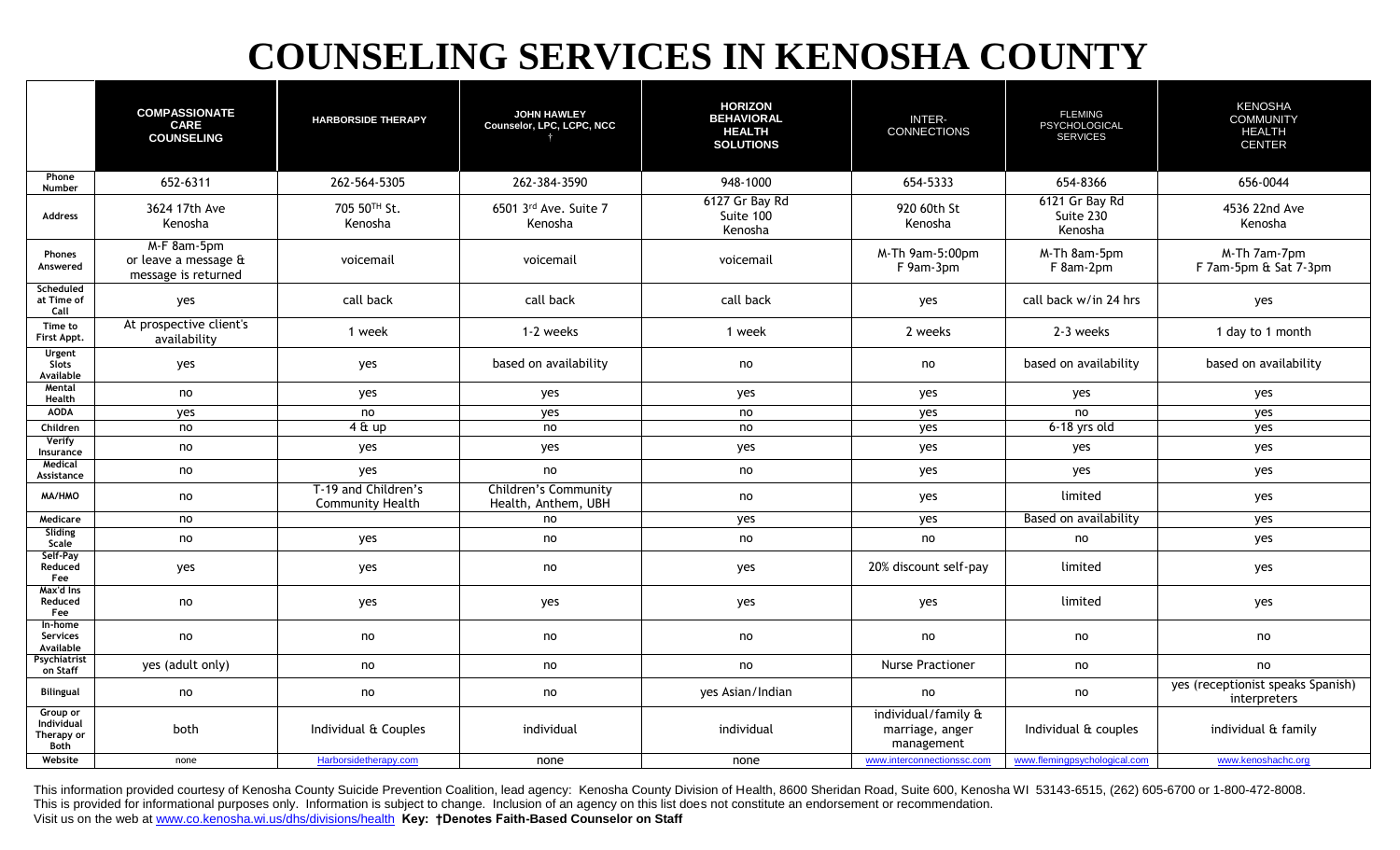## **COUNSELING SERVICES IN KENOSHA COUNTY**

|                                                                                                                                                                                                                                                                                                                                                                                                             | <b>OAKWOOD</b><br><b>CLINICAL</b><br><b>ASSOCIATES</b> | PATHWAYS COUNSULTING                                                        | PERSONAL INSIGHT COUNSELING<br><b>SERVICES</b> | <b>PROFESSIONAL SERVICES</b><br><b>GROUP</b> | <b>PSYCHIATRIC</b><br>$\mathbf{R}$<br><b>PSYCHOTHERAPY</b><br><b>CLINIC</b><br>(PPC) | <b>ROGERS MEMORIAL HOSPITAL</b>                                                 | <b>SHALINI</b><br><b>VARMA MD</b> |  |
|-------------------------------------------------------------------------------------------------------------------------------------------------------------------------------------------------------------------------------------------------------------------------------------------------------------------------------------------------------------------------------------------------------------|--------------------------------------------------------|-----------------------------------------------------------------------------|------------------------------------------------|----------------------------------------------|--------------------------------------------------------------------------------------|---------------------------------------------------------------------------------|-----------------------------------|--|
| Phone<br>Number                                                                                                                                                                                                                                                                                                                                                                                             | 652-9830                                               | 652-7222                                                                    | 857-8707                                       | 652-2406                                     | 654-0487                                                                             | Child/Adol. & adult mental health<br>and AODA services<br>942-4000              | 224-612-2348                      |  |
| Address                                                                                                                                                                                                                                                                                                                                                                                                     | 24804 75th St<br>Salem<br>4109 67th St<br>Kenosha      | 4633 Washington Rd<br>Kenosha                                               | 6530 Sheridan Rd Suite 7<br>Kenosha            | 2108 63rd St<br>Kenosha                      | 3601 30th Ave Suite 102<br>Kenosha                                                   | 9916 75th St Suite 205<br>Kenosha                                               | 3715 Washington Rd<br>Kenosha     |  |
| <b>Phones</b><br>Answered                                                                                                                                                                                                                                                                                                                                                                                   | M-Th 9am-8pm<br>Fri 9-5pm                              | M-Th 9am-5pm<br>F 9am-4pm                                                   | answering machine 24 hours                     | M-Th 9am-9pm<br>F 9am-2pm                    | M-F 9am-5pm                                                                          | M, T & Th 8am-9pm Wed 8am-<br>6pm Fri 8:00 - 4:30pm, Sat 9am-<br>12pm           | M-F 9am-5pm                       |  |
| Scheduled<br>at Time of<br>Call                                                                                                                                                                                                                                                                                                                                                                             | yes                                                    | yes                                                                         | call returned for scheduling                   | yes                                          | yes                                                                                  | phone assessment completed to<br>determine level and type of<br>services needed | yes                               |  |
| Time to<br>First Appt.                                                                                                                                                                                                                                                                                                                                                                                      | less than 1 week                                       | 1-2 weeks                                                                   | 1 day to 1 week                                | 1-2 weeks                                    | 2 weeks-therapy<br>1 month- psychiatrist                                             | call for information                                                            | 1 week                            |  |
| Urgent<br>Slots<br>Available                                                                                                                                                                                                                                                                                                                                                                                | yes                                                    | yes                                                                         | yes                                            | not generally same day                       | yes                                                                                  | call for information                                                            | yes                               |  |
| Mental<br>Health                                                                                                                                                                                                                                                                                                                                                                                            | yes                                                    | yes                                                                         | yes                                            | yes                                          | yes                                                                                  | yes                                                                             | yes                               |  |
| <b>AODA</b>                                                                                                                                                                                                                                                                                                                                                                                                 | yes                                                    | yes                                                                         | yes                                            | group/individual                             | yes                                                                                  | adults only                                                                     | yes                               |  |
| Children                                                                                                                                                                                                                                                                                                                                                                                                    | 6-17 yrs old                                           | 4 and up                                                                    | late teens                                     | yes                                          | yes                                                                                  | 6-18 yrs old                                                                    | over 13                           |  |
| Verify<br>Insurance                                                                                                                                                                                                                                                                                                                                                                                         | yes                                                    | yes                                                                         | yes                                            | yes                                          | yes                                                                                  | yes                                                                             | no                                |  |
| Medical<br>Assistance                                                                                                                                                                                                                                                                                                                                                                                       | yes                                                    | yes                                                                         | no                                             | yes                                          | no                                                                                   | yes                                                                             | no                                |  |
| MA/HMO                                                                                                                                                                                                                                                                                                                                                                                                      | yes                                                    | <b>Community Connect Children's</b><br><b>Community Health Plan</b>         | no                                             | yes                                          | United Behavioral Health                                                             | yes but not Molina                                                              | no                                |  |
| Medicare                                                                                                                                                                                                                                                                                                                                                                                                    | no                                                     | yes                                                                         | no                                             | yes                                          | yes                                                                                  | no                                                                              | no                                |  |
| Sliding<br>Scale                                                                                                                                                                                                                                                                                                                                                                                            | no                                                     | no                                                                          | yes                                            | no                                           | discount available for no<br>insurance                                               | call for information                                                            | no                                |  |
| Self-Pay<br>Reduced<br>Fee                                                                                                                                                                                                                                                                                                                                                                                  | yes                                                    | yes                                                                         | yes                                            | no                                           | discount available for no<br>insurance                                               | call for information                                                            | no                                |  |
| Max'd Ins<br>Reduced<br>Fee                                                                                                                                                                                                                                                                                                                                                                                 | yes                                                    | yes                                                                         | yes                                            | no                                           | yes                                                                                  | call for information                                                            | no                                |  |
| In-home<br>Services<br>Available                                                                                                                                                                                                                                                                                                                                                                            | no                                                     | no                                                                          | no                                             | no                                           | no                                                                                   | no                                                                              | no                                |  |
| Psychiatrist<br>on Staff                                                                                                                                                                                                                                                                                                                                                                                    | no                                                     | no                                                                          | no                                             | Telepsychiatrist                             | yes for adults &<br>children/adolescents                                             | yes & Telepsychiatrist                                                          | yes                               |  |
| <b>Bilingual</b>                                                                                                                                                                                                                                                                                                                                                                                            | yes (Hispanic therapist)                               | yes (Spanish speaking therapist)                                            | no                                             | no                                           | no                                                                                   | use a service for many different<br>languages                                   | no                                |  |
| Group or<br>Individual<br>Therapy or<br>Both                                                                                                                                                                                                                                                                                                                                                                | both                                                   | Individual, marital/family<br>counseling, eating disorders,<br>sexual abuse | individual, veterans                           | individual                                   | individual                                                                           | Individual, group, adolescent,<br>adult dual, & OCD                             | individual/family                 |  |
| Website                                                                                                                                                                                                                                                                                                                                                                                                     | www.oakwoodclinical.com                                | www.pathwaysconsultingllc.com                                               | www.personalinsightscounselingservic<br>es.com | www.psgcip.com                               | www.ppckenosha.com                                                                   | www.rogershospital.org                                                          | www.DrVarmaMD.com                 |  |
| This information provided courtesy of Kenosha County Suicide Prevention Coalition, lead agency: Kenosha County Division of Health, 8600 Sheridan Road, Suite 600, Kenosha WI 53143-6515, (262) 605-6700 or 1-800-472-8008.<br>This is provided for informational purposes only. Information is subject to change. Inclusion of an agency on this list does not constitute an endorsement or recommendation. |                                                        |                                                                             |                                                |                                              |                                                                                      |                                                                                 |                                   |  |

Visit us on the web at [www.co.kenosha.wi.us/dhs/divisions/health](http://www.co.kenosha.wi.us/dhs/divisions/health) **Key: †Denotes Faith-Based Counselor on Staff**